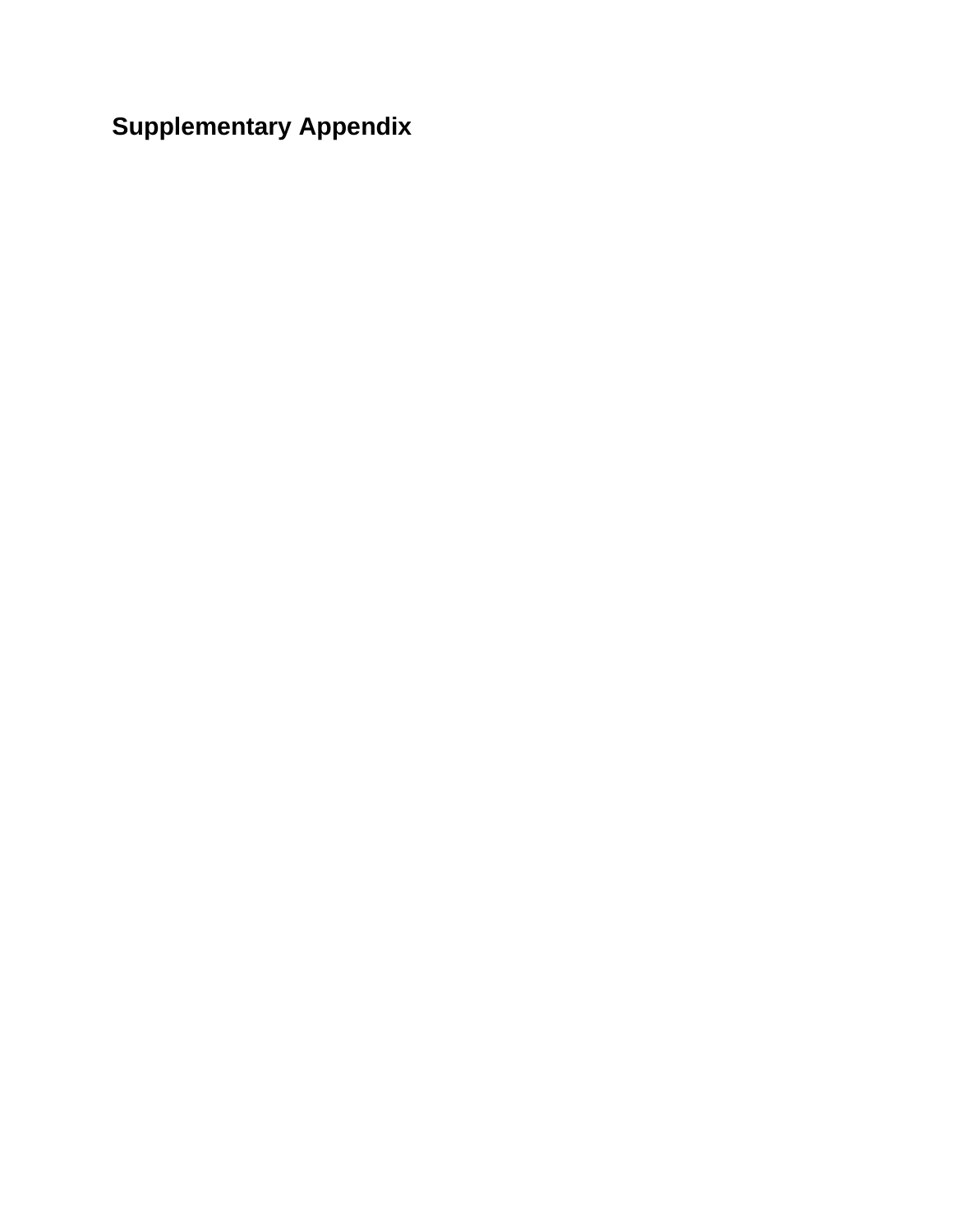#### **Figure S1. Enrollment of Deceased Kidney Donors and Recipients into the Study Cohort**

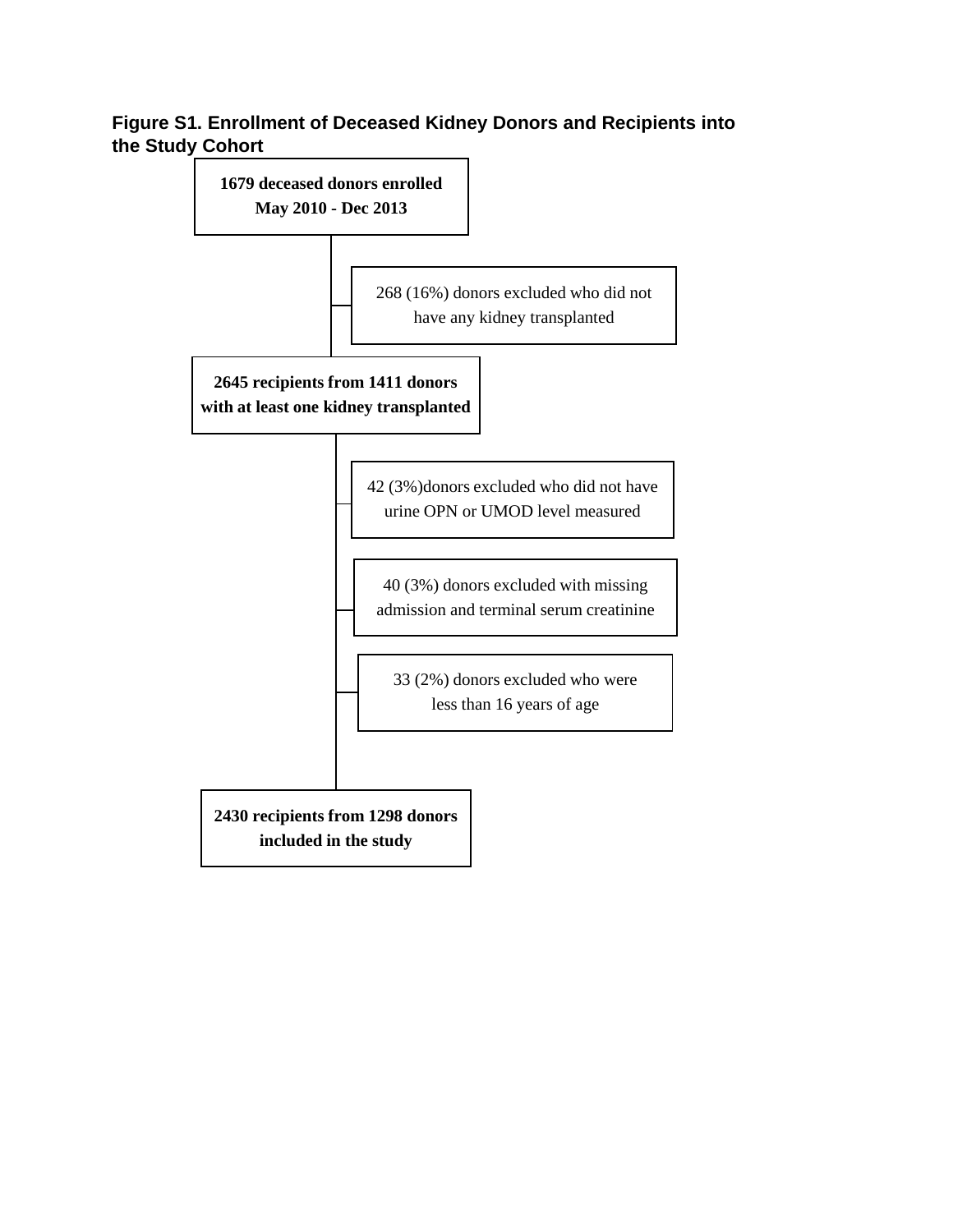**Figure S2.** Dual Staining of UMOD and OPN from Deceased Donor Biopsies by kidney injury status

**A.** Control



**B.** Deceased Donor Biopsy with Acute Tubular Injury



**Legend:** Dual stain for UMOD (**red**) and OPN (**teal**) shows limited staining in UMOD mostly in the loop of Henle in control tissues and OPN is negative (n=4) (Panel A). Tubular casts and injured tubules including, proximal tubules and loop of Henle stain for OPN and UMOD in donor biopsies showing acute tubular injury (n=6) (Panel B). 40x, insets show zoom.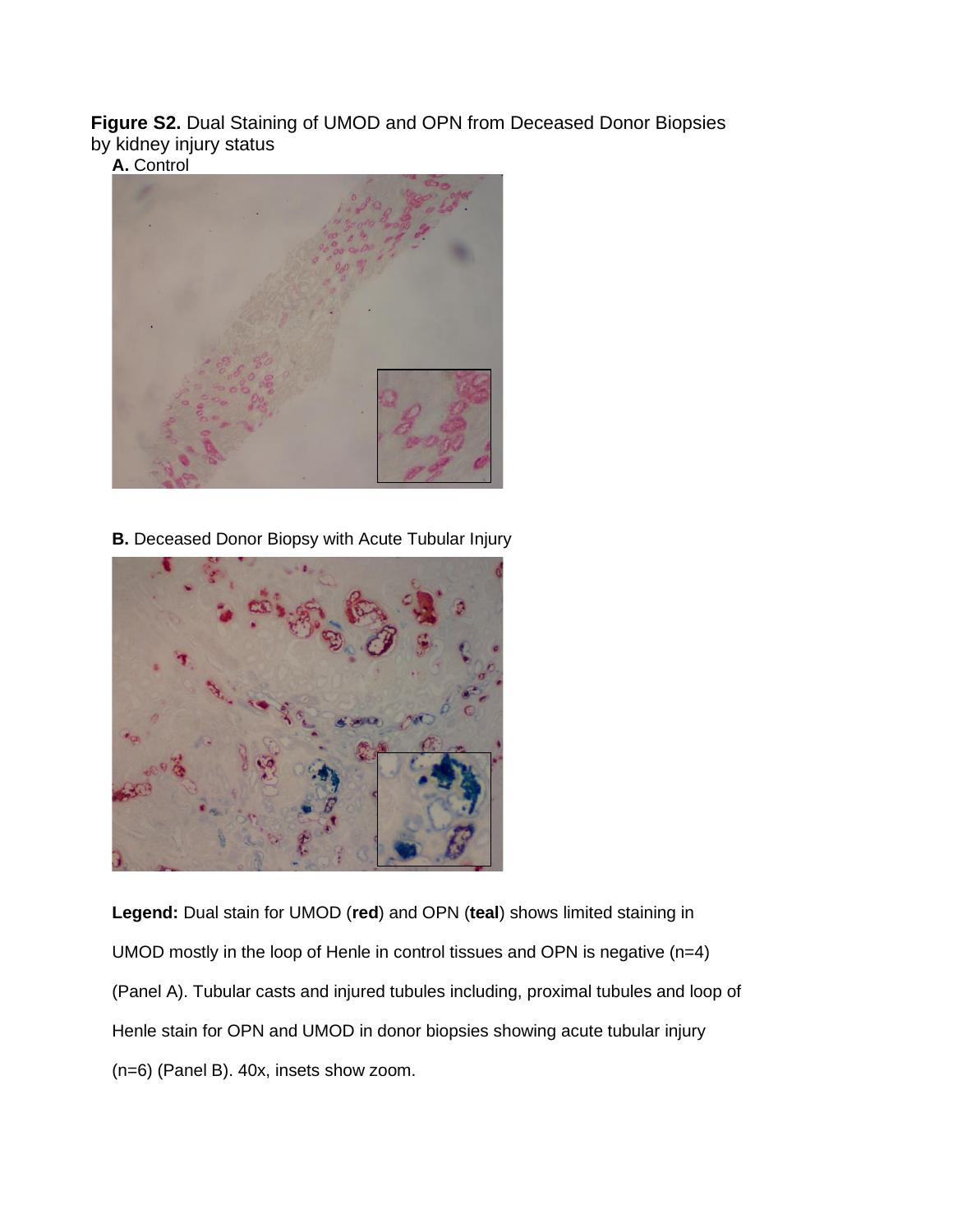|                              | <b>Tertiles of Uromodulin</b>        |               |                     |            |
|------------------------------|--------------------------------------|---------------|---------------------|------------|
|                              | Lower                                | <b>Middle</b> | <b>Upper</b>        | <b>P</b> - |
|                              | (31-1248 ng/mL)<br>(1248-3052 ng/mL) |               | (3065-40 400 ng/mL) | value      |
| <b>Donor Characteristics</b> | $N = 439$                            | $N = 434$     | $N = 425$           |            |
| Age, years                   | 40.7 (14.6)                          | 41.9 (14.7)   | 41.8 (14.3)         | 0.33       |
| Male                         | 253 (58%)                            | 255 (59%)     | 276 (65%)           | 0.06       |
| <b>Black race</b>            | 68 (15%)                             | 72 (17%)      | 65 (15%)            | 0.85       |
| Hispanic ethnicity           | 44 (10%)                             | 50 (12%)      | 77 (18%)            | < 0.001    |
| BMI, $kg/m2$                 | 28.5(7.1)                            | 27.8(6.8)     | 28.9(7.8)           | 0.15       |
| Hypertension                 | 134 (31%)                            | 141 (32%)     | 124 (29%)           | 0.57       |
| <b>Diabetes</b>              | 54 (12%)                             | 37 (9%)       | 39 (9%)             | 0.14       |
| Cause of death               |                                      |               |                     |            |
| Head trauma                  | 145 (34%)                            | 125 (30%)     | 126 (30%)           | 0.18       |
| Anoxia                       | 143 (34%)                            | 134 (32%)     | 148 (35%)           |            |
| <b>Stroke</b>                | 134 (32%)                            | 156 (37%)     | 137 (33%)           |            |
| Other                        | 3(1%)                                | 5(1%)         | 10(2%)              |            |
| <b>Hepatitis C</b>           | 18 (4%)                              | 20 (5%)       | 10(2%)              | 0.19       |
| <b>ECD</b>                   | 78 (18%)                             | 98 (23%)      | 70 (16%)            | 0.05       |
| <b>DCD</b>                   | 31(7%)                               | 57 (13%)      | 118 (28%)           | < 0.001    |
| KDPI based on KDRI           | 48.5 (27.1)                          | 48.4 (28.5)   | 47.8 (26.5)         | 0.92       |
| Days from admission to       | 4.1(5.3)                             | 4.6(3.9)      | 6.5(9.4)            | < 0.001    |
| death                        |                                      |               |                     |            |
| Admission SCr, mg/dL         | 1.2(0.6)                             | 1.1(0.5)      | 1.1(0.7)            | < 0.001    |
| Terminal SCr, mg/dL          | 1.4(1.2)                             | 1.1(0.7)      | 1.0(0.5)            | < 0.001    |
| Donor AKIN stage             |                                      |               |                     |            |
| No AKI                       | 291 (66%)                            | 342 (79%)     | 343 (81%)           |            |
| Stage 1                      | 90 (21%)                             | 62 (14%)      | 59 (14%)            | < 0.001    |
| Stage 2                      | 27 (6%)                              | 20 (5%)       | 15 (4%)             |            |
| Stage 3                      | 31 (7%)                              | 10(2%)        | 8(2%)               |            |
| Number of discard            |                                      |               |                     |            |
| $\overline{0}$               | 371 (85%)                            | 376 (87%)     | 385 (91%)           | 0.03       |
| 1                            | 68 (15%)                             | 58 (13%)      | 40 (9%)             |            |

### **Table S1a. Donor Characteristics by Tertiles of Uromodulin**

Values are means (SD) or n (%).

Abbreviations: AKI, acute kidney injury; BMI, body mass index; DCD, donation after cardiovascular determination of death; ECD, expanded-criteria donor; ESKD, end-stage kidney disease; HLA, human leukocyte antigen; KDRI, kidney donor risk index; KDPI, kidney donor profile index.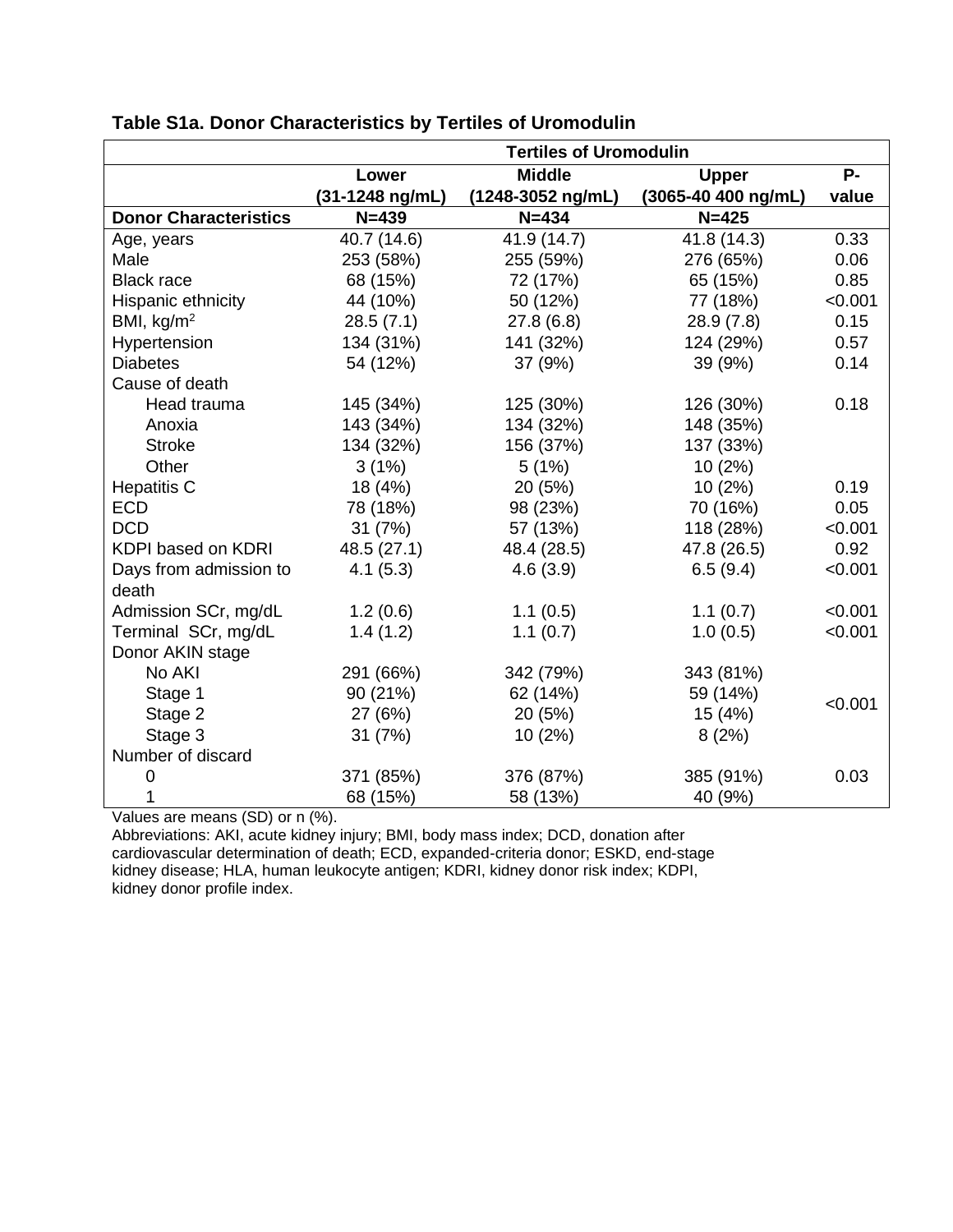|                                    | <b>Tertiles of Osteopontin</b> |                                   |                                        |                |
|------------------------------------|--------------------------------|-----------------------------------|----------------------------------------|----------------|
|                                    | Lower<br>(53-808 ng/mL)        | <b>Middle</b><br>(809-2445 ng/mL) | <b>Upper</b><br>(2448-46 100<br>ng/mL) | $P -$<br>value |
| <b>Donor Characteristics</b>       | $N = 433$                      | $N = 433$                         | $N = 432$                              |                |
| Age, years                         | 40.7 (14.3)                    | 41.7 (14.6)                       | 41.9 (14.7)                            | 0.41           |
| Male                               | 234 (54%)                      | 278 (64%)                         | 272 (63%)                              | 0.004          |
| <b>Black race</b>                  | 77 (18%)                       | 58 (13%)                          | 70 (16%)                               | 0.20           |
| Hispanic ethnicity                 | 63 (15%)                       | 59 (14%)                          | 49 (11%)                               | 0.36           |
| Body mass index, kg/m <sup>2</sup> | 28.6(6.8)                      | 28.1(6.9)                         | 28.5(8.0)                              | 0.24           |
| Hypertension                       | 126 (29%)                      | 139 (32%)                         | 134 (31%)                              | 0.63           |
| <b>Diabetes</b>                    | 48 (11%)                       | 47 (11%)                          | 35 (8%)                                | 0.27           |
| Cause of death                     |                                |                                   |                                        |                |
| Head trauma                        | 127 (31%)                      | 132 (31%)                         | 137 (32%)                              |                |
| Anoxia                             | 153 (37%)                      | 134 (32%)                         | 138 (32%)                              |                |
| <b>Stroke</b>                      | 133 (32%)                      | 149 (35%)                         | 145 (34%)                              | 0.46           |
| Other                              | 3(1%)                          | 9(2%)                             | 6(1%)                                  |                |
| <b>Hepatitis C</b>                 | 13 (3%)                        | 16 (4%)                           | 19 (4%)                                | 0.55           |
| <b>ECD</b>                         | 70 (16%)                       | 82 (19%)                          | 94 (22%)                               | 0.11           |
| <b>DCD</b>                         | 51 (12%)                       | 75 (17%)                          | 80 (19%)                               | 0.02           |
| <b>KDPI based on KDRI</b>          | 46.4 (27.8)                    | 48.1 (27.4)                       | 50.3(26.8)                             | 0.11           |
| Days from admission to death       | 6.1(9.1)                       | 4.8(5.0)                          | 4.28(5.1)                              | < 0.001        |
| Admission SCr, mg/dL               | 1.1(0.8)                       | 1.1(0.4)                          | 1.1(0.5)                               | 0.68           |
| Terminal Scr, mg/dL                | 1.1(0.9)                       | 1.1(0.8)                          | 1.3(0.9)                               | < 0.001        |
| Donor AKIN stage                   |                                |                                   |                                        |                |
| No AKI                             | 341 (79%)                      | 334 (77%)                         | 301 (70%)                              |                |
| Stage 1                            | 68 (16%)                       | 61 (14%)                          | 82 (19%)                               |                |
| Stage 2                            | 8(2%)                          | 22 (5%)                           | 32 (7%)                                | 0.003          |
| Stage 3                            | 16 (4%)                        | 16 (4%)                           | 17(4%)                                 |                |
| Number of discard                  |                                |                                   |                                        |                |
| 0                                  | 377 (87%)                      | 377 (87%)                         | 378 (88%)                              |                |
|                                    | 56 (13%)                       | 56 (13%)                          | 54 (13%)                               | 0.98           |

#### **Table S1b. Donor Characteristics by Tertiles of Osteopontin**

Values are means (SD) or n (%).

Abbreviations: AKI, acute kidney injury; BMI, body mass index; DCD, donation after cardiovascular determination of death; ECD, expanded-criteria donor; ESKD, end-stage kidney disease; HLA, human leukocyte antigen; KDRI, kidney donor risk index; KDPI, kidney donor profile index.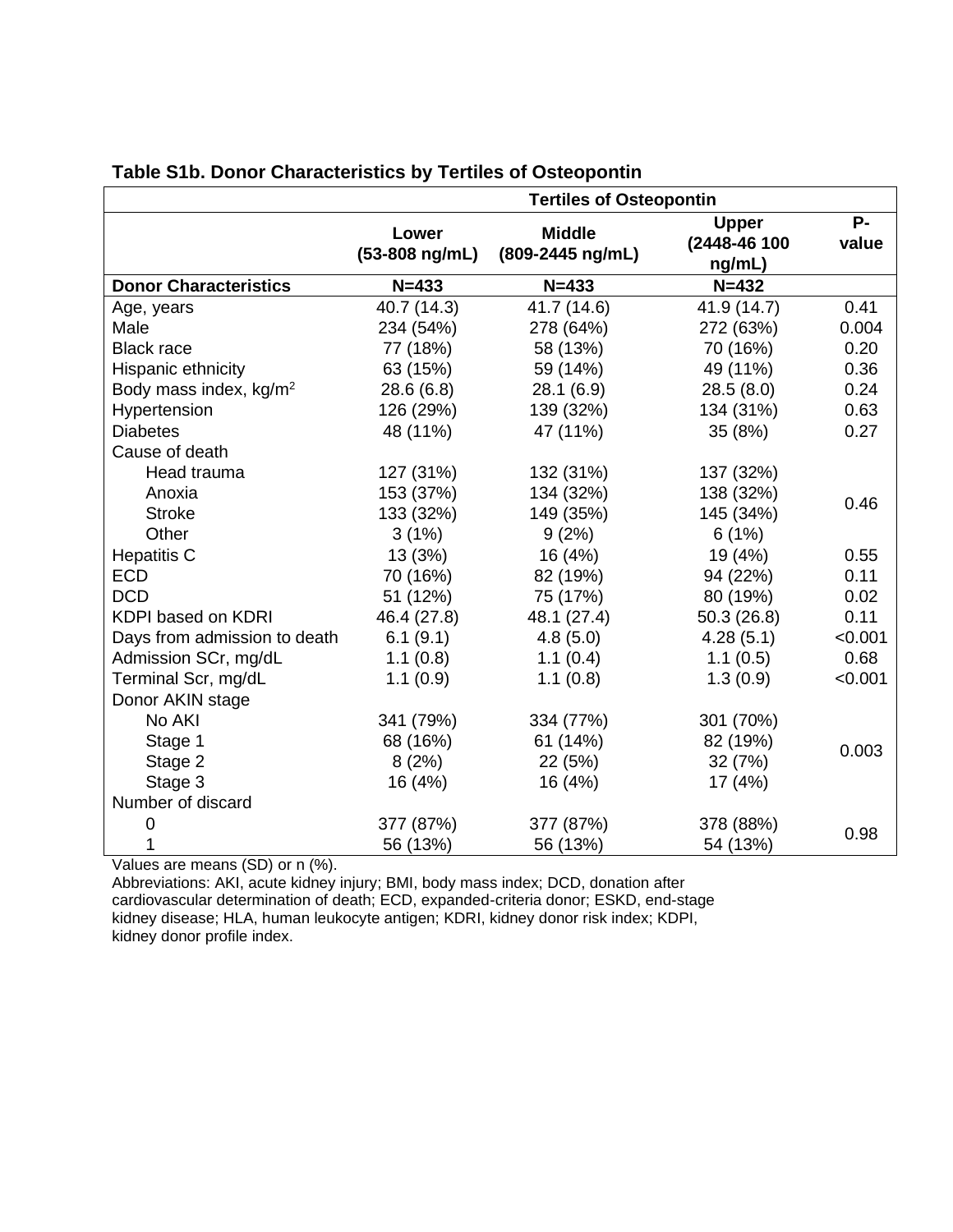|                                  | <b>Tertiles of Donor Uromodulin Levels</b> |               |              |           |
|----------------------------------|--------------------------------------------|---------------|--------------|-----------|
|                                  | Lower                                      | <b>Middle</b> | <b>Upper</b> | <b>P-</b> |
|                                  | (31-1248 ng/mL)                            | (1248-3052    | (3065-40 400 | value     |
|                                  |                                            | ng/mL)        | ng/mL)       |           |
| <b>Recipient Characteristics</b> | $N = 810$                                  | $N = 810$     | $N = 810$    |           |
| Age, years                       | 53.6 (14.6)                                | 52.77 (15.09) | 52.37 (14.8) | 0.13      |
| Male                             | 483 (60%)                                  | 505 (62%)     | 504 (62%)    | 0.45      |
| <b>Black race</b>                | 324 (40%)                                  | 306 (38%)     | 326 (40%)    | 0.53      |
| Hispanic ethnicity               | 83 (10%)                                   | 89 (11%)      | 107 (13%)    | 0.15      |
| Body mass index, $kg/m^2$        | 27.9(5.7)                                  | 28.1 (5.9)    | 28.1(5.7)    | 0.70      |
| Cause of ESKD                    |                                            |               |              |           |
| Unknown/other                    | 173 (21%)                                  | 163 (20%)     | 160 (20%)    | 0.55      |
| <b>Diabetes</b>                  | 254 (31%)                                  | 244 (30%)     | 228 (28%)    |           |
| Hypertension                     | 212 (26%)                                  | 218 (27%)     | 213 (26%)    |           |
| Glomerulonephritis               | 116 (14%)                                  | 133 (16%)     | 142 (18%)    |           |
| <b>Graft failure</b>             | 55 (7%)                                    | 52 (6%)       | 67 (8%)      |           |
| <b>ESKD duration, months</b>     | 44.2 (40.3)                                | 44.9 (36.8)   | 48.5 (37.0)  | 0.01      |
| Preemptive transplant            | 95 (12%)                                   | 102 (13%)     | 77 (10%)     | 0.13      |
| Previous transplant              | 99 (12%)                                   | 102 (13%)     | 114 (14%)    | 0.50      |
| <b>Recipient transfusions</b>    |                                            |               |              |           |
| <b>No</b>                        | 616 (76%)                                  | 600 (74%)     | 628 (78%)    | 0.41      |
| Unknown                          | 49 (6%)                                    | 58 (7%)       | 41 (5%)      |           |
| Yes                              | 145 (18%)                                  | 152 (19%)     | 141 (17%)    |           |
| Candidate most recent PRA        | 20.8 (35.2)                                | 21.6(34.7)    | 22.1(35.6)   | 0.58      |
| <b>Recipient PRA categories</b>  |                                            |               |              |           |
| 0%                               | 529 (65%)                                  | 506 (62%)     | 510 (63%)    |           |
| 1-20%                            | 59 (7%)                                    | 58 (7%)       | 61 (8%)      |           |
| 21-80%                           | 92 (11%)                                   | 125 (15%)     | 109 (13%)    |           |
| $>80\%$                          | 130 (16%)                                  | 121 (15%)     | 130 (16%)    |           |
| Kidney biopsied                  | 357 (44%)                                  | 390 (48%)     | 370 (46%)    | 0.25      |
| Kidney pumped                    | 224 (28%)                                  | 309 (38%)     | 419 (52%)    | < 0.001   |
| Cold ischemia time, hours        | 14.8(7.1)                                  | 14.9(7.1)     | 16.2(7.0)    | < 0.001   |
| HLA mismatch level               | 4.1(1.6)                                   | 4.3(1.5)      | 4.3(1.5)     | 0.02      |
| Donor AKIN stage                 |                                            |               |              |           |
| No AKI                           | 547 (68%)                                  | 637 (79%)     | 661 (82%)    | < 0.001   |
| Stage 1                          | 166 (20%)                                  | 117 (14%)     | 108 (13%)    |           |
| Stage 2                          | 43 (5%)                                    | 37 (5%)       | 29 (4%)      |           |
| Stage 3                          | 54 (7%)                                    | 19 (2%)       | 12 (1%)      |           |

### **Table S2a. Recipient Characteristics by Tertiles of Uromodulin**

Values are means (SD) or n (%).

Abbreviations: HLA, human leukocyte antigen; AKIN, Acute Kidney Injury Network; AKI, acute kidney injury; ESKD, end-stage kidney disease; PRA, panel reactive antibodies.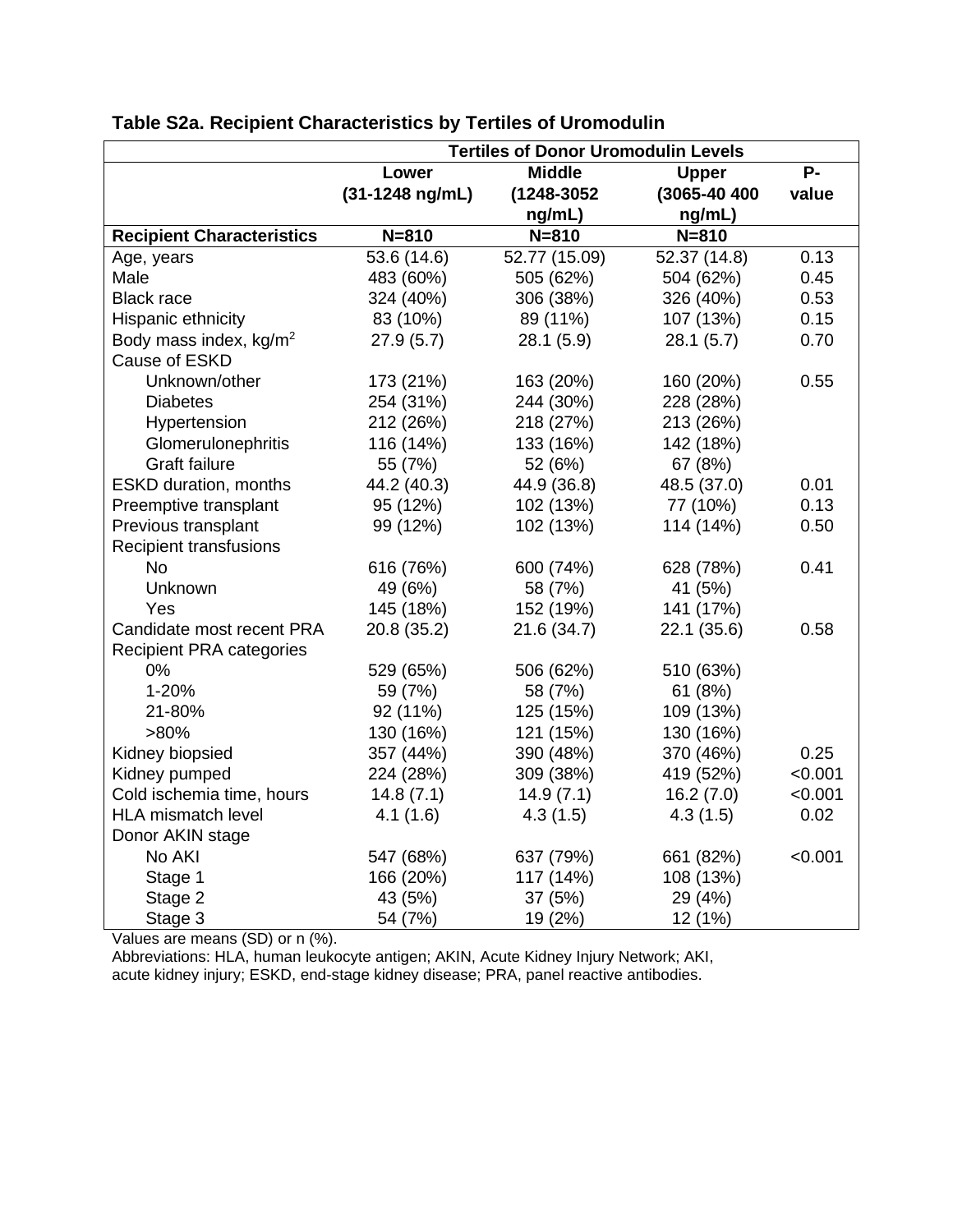|                                                     | <b>Tertiles of Donor Osteopontin Levels</b> |                                   |                                        |             |
|-----------------------------------------------------|---------------------------------------------|-----------------------------------|----------------------------------------|-------------|
|                                                     | Lower<br>(53-808 ng/mL)                     | <b>Middle</b><br>(809-2445 ng/mL) | <b>Upper</b><br>(2448-46,100<br>ng/mL) | P-<br>value |
| <b>Recipient Characteristics</b>                    | $N = 810$                                   | $N = 810$                         | $N = 810$                              |             |
| Age, years                                          | 51.9(15.3)                                  | 53.6 (15.0)                       | 53.3 (14.2)                            | 0.05        |
| Male                                                | 490 (60%)                                   | 491 (61%)                         | 511 (63%)                              | 0.48        |
| <b>Black race</b>                                   | 316 (39%)                                   | 301 (37%)                         | 339 (42%)                              | 0.15        |
| Hispanic ethnicity                                  | 93 (11%)                                    | 89 (11%)                          | 97 (12%)                               | 0.82        |
| Body mass index, kg/m <sup>2</sup><br>Cause of ESKD | 28.2(5.9)                                   | 28.0(5.7)                         | 28.0(5.7)                              | 0.86        |
| Unknown/other                                       | 168 (21%)                                   | 160 (20%)                         | 168 (21%)                              |             |
| <b>Diabetes</b>                                     | 230 (28%)                                   | 255 (31%)                         | 241 (30%)                              |             |
| Hypertension                                        | 203 (25%)                                   | 212 (26%)                         | 228 (28%)                              | 0.53        |
| Glomerulonephritis                                  | 142 (18%)                                   | 127 (16%)                         | 122 (15%)                              |             |
| Graft failure                                       | 67 (8%)                                     | 56 (7%)                           | 51 (6%)                                |             |
| <b>ESKD duration, months</b>                        | 47 (39.5)                                   | 43.7 (36.8)                       | 46.8 (37.8)                            | 0.14        |
| Preemptive transplant                               | 83 (10%)                                    | 104 (13%)                         | 87 (11%)                               | 0.22        |
| Previous transplant                                 | 118 (15%)                                   | 95 (12%)                          | 102 (13%)                              | 0.22        |
| <b>Recipient transfusions</b>                       |                                             |                                   |                                        |             |
| <b>No</b>                                           | 613 (76%)                                   | 615 (76%)                         | 616 (76%)                              |             |
| Unknown                                             | 52 (6%)                                     | 48 (6%)                           | 48 (6%)                                | 0.99        |
| Yes                                                 | 145 (18%)                                   | 147 (18%)                         | 146 (18%)                              |             |
| Candidate most recent                               | 23.0 (36.5)                                 | 21.5(35.0)                        | 20.0 (33.9)                            | 0.79        |
| <b>PRA</b>                                          |                                             |                                   |                                        |             |
| <b>Recipient PRA categories</b>                     |                                             |                                   |                                        |             |
| 0%                                                  | 520 (64%)                                   | 510 (63%)                         | 515 (64%)                              |             |
| 1-20%                                               | 42 (5%)                                     | 63 (8%)                           | 73 (9%)                                |             |
| 21-80%                                              | 107 (13%)                                   | 115 (14%)                         | 104 (13%)                              | 0.07        |
| $>80\%$                                             | 141 (17%)                                   | 122 (15%)                         | 118 (15%)                              |             |
| Kidney biopsied                                     | 348 (43%)                                   | 377 (47%)                         | 392 (48%)                              | 0.08        |
| Kidney pumped                                       | 292 (36%)                                   | 325 (40%)                         | 335 (41%)                              | 0.07        |
| Cold ischemia time, hours                           | 14.2(6.7)                                   | 15.5(7.2)                         | 16.1(7.3)                              | < 0.001     |
| HLA mismatch level                                  | 4.1(1.6)                                    | 4.2(1.5)                          | 4.3(1.4)                               | 0.03        |
| Donor AKIN stage                                    |                                             |                                   |                                        |             |
| No AKI                                              | 649 (80%)                                   | 630 (78%)                         | 566 (70%)                              |             |
| Stage 1                                             | 123 (15%)                                   | 114 (14%)                         | 154 (19%)                              |             |
| Stage 2                                             | 12 (1%)                                     | 39 (5%)                           | 58 (7%)                                | < 0.001     |
| Stage 3                                             | 26 (3%)                                     | 27 (3%)                           | 32 (4%)                                |             |

### **Table S2b: Recipient Characteristics by Tertiles of Osteopontin**

Values are means (SD) or n (%).

Abbreviations: AKI, acute kidney injury; AKIN, Acute Kidney Injury Network; ESKD, end-stage kidney disease; HLA, human leukocyte antigen; PRA, panel reactive antibodies; SCr, serum creatinine.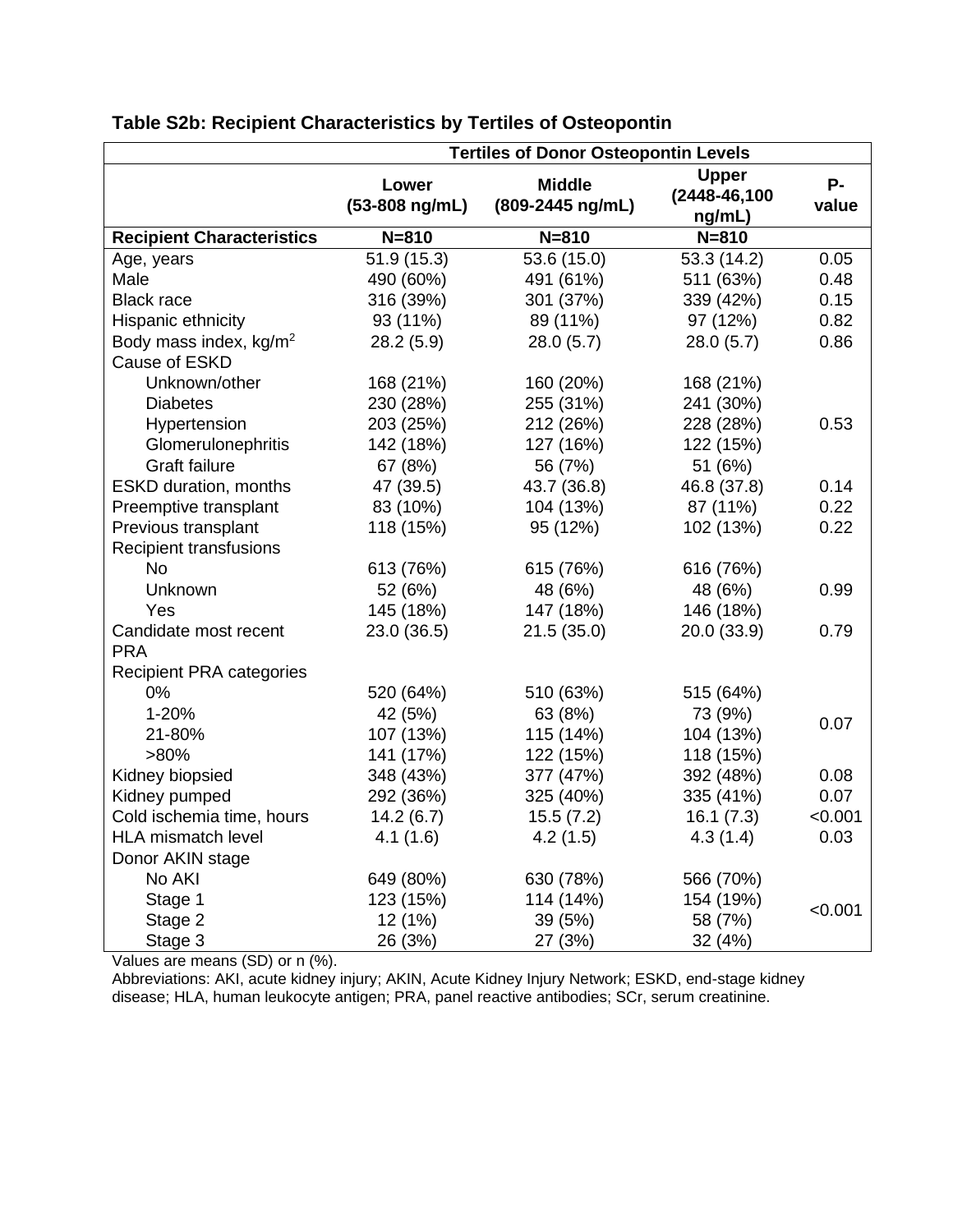| <b>Donor Characteristics</b>       | <b>Test Dataset</b> | <b>Training Dataset</b> | P-value      |  |
|------------------------------------|---------------------|-------------------------|--------------|--|
|                                    | $(N=1215)$          | $(N=1215)$              |              |  |
| Age                                | 40.7 (14.6)         | 41.0 (14.5)             | 0.68         |  |
| Hispanic ethnicity                 | 154 (13%)           | 174 (14%)               | 0.24         |  |
| <b>Black race</b>                  | 193 (16%)           | 193 (16%)               | $\mathbf{1}$ |  |
| Male                               | 743 (61%)           | 738 (61%)               | 0.84         |  |
| Body mass index, kg/m <sup>2</sup> | 28.3(7.4)           | 28.3(7.0)               | 0.81         |  |
| Hypertension                       | 342 (28%)           | 368 (30%)               | 0.25         |  |
| <b>Diabetes</b>                    | 114 (9%)            | 113 (9%)                | 0.94         |  |
| Donor donation after cardiac death | 176 (14%)           | 212 (17%)               | 0.05         |  |
| Expanded-criteria donor            | 209 (17%)           | 218 (18%)               | 0.63         |  |
| Hepatitis C virus                  | 43 (4%)             | 31(3%)                  | 0.16         |  |
| Cause of death                     |                     |                         |              |  |
| Head trauma                        | 395 (33%)           | 370 (31%)               |              |  |
| Anoxia                             | 392 (33%)           | 397 (34%)               |              |  |
| <b>Stroke</b>                      | 383 (32%)           | 399 (34%)               | 0.73         |  |
| Other                              | 16(1%)              | 18 (2%)                 |              |  |
| Days from admission to death       | 5.0(7.2)            | 5.2(6.5)                | 0.07         |  |
| Admission SCr, mg/dL               | 1.1(0.6)            | 1.1(0.6)                | 0.12         |  |
| Terminal SCr, mg/dL                | 1.1(0.8)            | 1.2(0.9)                | 0.76         |  |
| <b>KDRI</b>                        | 1.3(0.4)            | 1.3(0.4)                | 0.32         |  |
| <b>KDPI</b>                        | 46.3 (27.4)         | 47.4 (26.9)             | 0.33         |  |
| Number of kidneys transplanted     |                     |                         |              |  |
|                                    | 70 (6%)             | 96 (8%)                 | 0.04         |  |
| $\overline{2}$                     | 1145 (94%)          | 1119 (92%)              |              |  |
| <b>AKIN Stage</b>                  |                     |                         |              |  |
| No AKI                             | 937 (77%)           | 908 (75%)               |              |  |
| Stage 1                            | 199 (16%)           | 192 (16%)               | 0.04         |  |
| Stage 2                            | 48 (4%)             | 61 (5%)                 |              |  |
| Stage 3                            | 31(3%)              | 54 (4%)                 |              |  |

### **Table S3a. Donor Characteristics in the Training and Test Dataset**

Values are means (SD) or n (%). Abbreviations: AKI, acute kidney injury; AKIN, Acute Kidney Injury Network; KDPI, Kidney

Donor Profile Index; KDRI, Kidney Donor Risk Index; SCr, serum creatinine.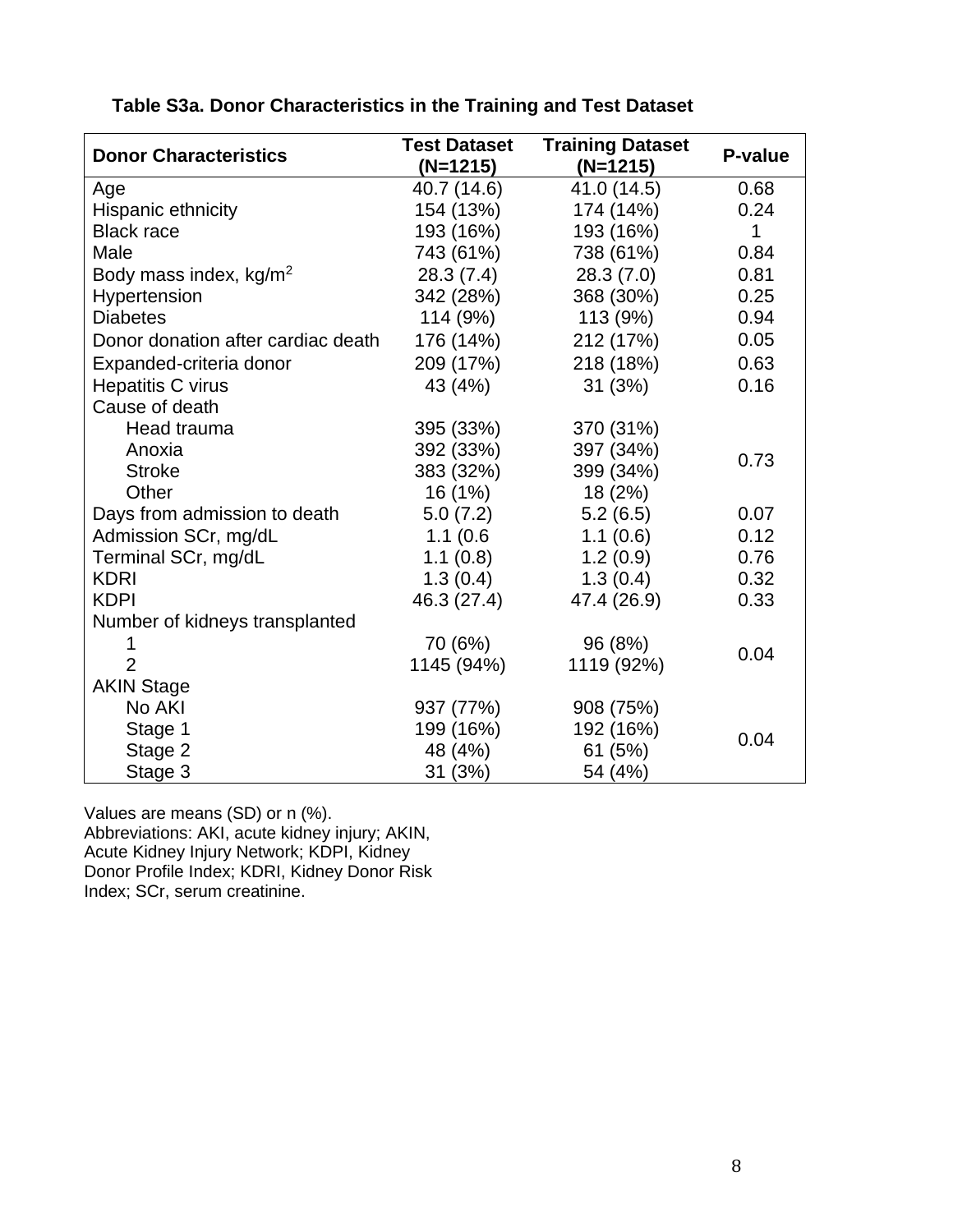| <b>Recipient Characteristics</b>     | <b>Test Dataset</b> | <b>Training Dataset</b> | P-value |
|--------------------------------------|---------------------|-------------------------|---------|
|                                      | $(N=1215)$          | $(N=1215)$              |         |
| Age                                  | 52.4(15.1)          | 53.4 (14.6)             | 0.12    |
| Hispanic ethnicity                   | 136 (11%)           | 143 (12%)               | 0.66    |
| <b>Black race</b>                    | 495 (41%)           | 461 (38%)               | 0.16    |
| Male                                 | 747 (61%)           | 745 (61%)               | 0.93    |
| Body mass index, kg/m <sup>2</sup>   | 28.0(5.7)           | 28.1(5.8)               | 0.52    |
| Previous transplant                  | 157 (13%)           | 158 (13%)               | 0.95    |
| <b>ESKD</b> duration, months         | 45.4 (37.2)         | 46.3 (39.0)             | 0.47    |
| <b>ESKD</b> cause                    |                     |                         |         |
| Other or unknown                     | 272 (22%)           | 224 (18%)               |         |
| <b>Diabetes</b>                      | 350 (29%)           | 376 (31%)               |         |
| Hypertension                         | 310 (26%)           | 333 (27%)               | 0.17    |
| Glomerulonephritis                   | 196 (16%)           | 195 (16%)               |         |
| <b>Graft failure</b>                 | 87 (7%)             | 87 (7%)                 |         |
| Preemptive transplant                | 143 (12%)           | 131 (11%)               | 0.44    |
| Pre-transplant transfusions          | 225 (19%)           | 213 (18%)               | 0.53    |
| <b>Recipient HLA</b>                 | 4.2(1.6)            | 4.2(1.5)                | 0.41    |
| Candidate most recent calculated PRA | 19.9 (34.1)         | 23.1(36.1)              | 0.11    |
| PRA categories (%)                   |                     |                         |         |
| 0%                                   | 786 (65%)           | 759 (62%)               |         |
| 1-20%                                | 98 (8%)             | 80 (7%)                 |         |
| 21-80%                               | 154 (13%)           | 172 (14%)               | 0.16    |
| $>80\%$                              | 177 (15%)           | 204 (17%)               |         |
| Primary insurance type               |                     |                         |         |
| Medicaid & Medicare                  | 896 (74%)           | 918 (76%)               |         |
| Private insurance                    | 319 (26%)           | 297 (24%)               | 0.31    |
| Kidney pumped                        | 454 (37%)           | 498 (41%)               | 0.07    |
| Pre-transplanted dialysis            | 1072 (88%)          | 1084 (89%)              | 0.44    |
| Cold ischemia time, hours            | 15.3(6.9)           | 15.3(7.3)               | 0.83    |
| Kidney biopsied                      | 546 (45%)           | 571 (47%)               | 0.31    |
| Kidney graft failed                  | 161 (13%)           | 152 (13%)               | 0.59    |
| Kidney survival time, days           | 1423.9 (590.5)      | 1425.7 (593.9)          | 0.88    |

# **Table S3b. Table S3b. Recipient Characteristics in the Training and Test Dataset**

Values are means (SD) or n (%). Abbreviations: ESKD, end-stage kidney disease; HLA, human leukocyte antigen; PRA, panel reactive antibodies.